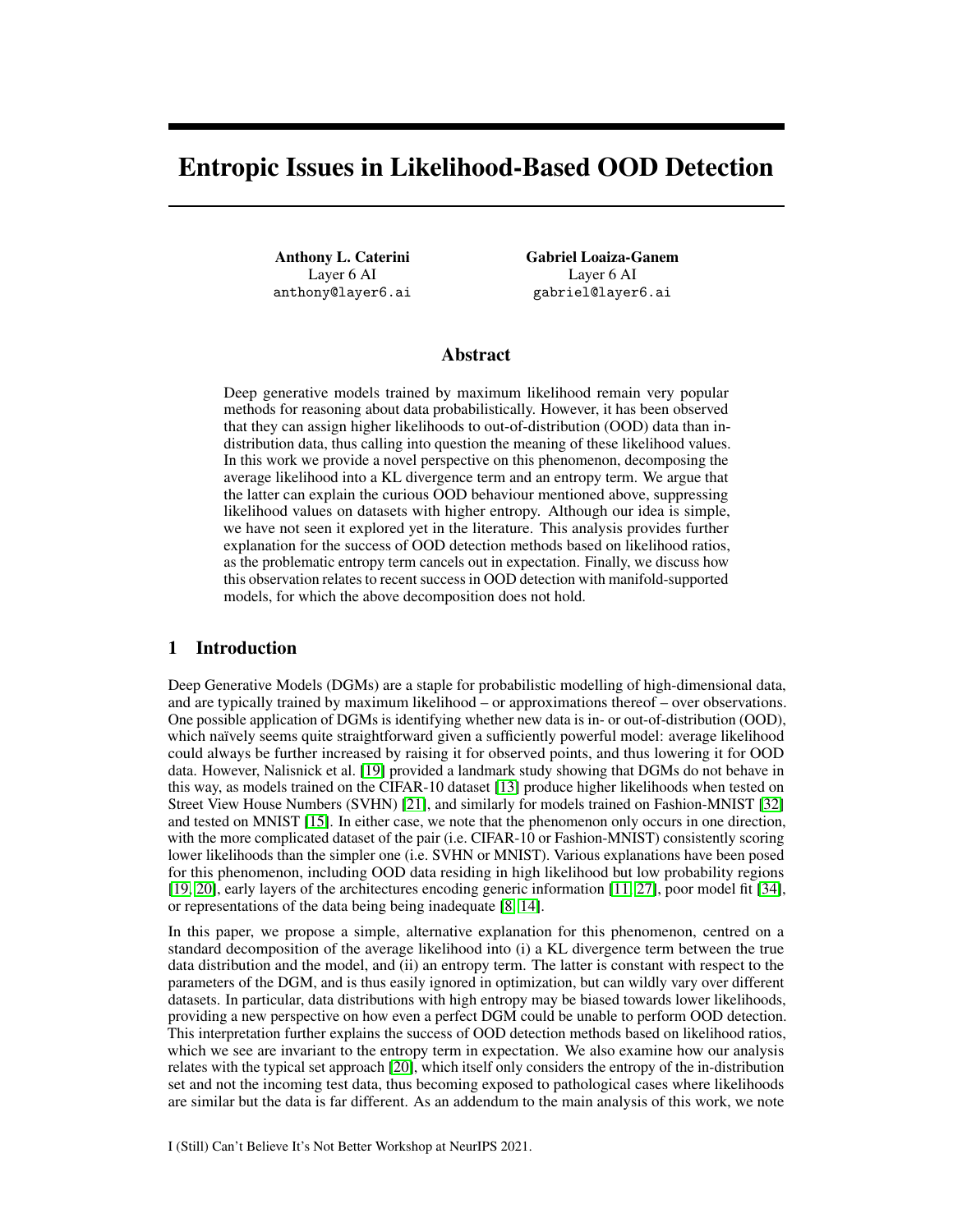that the likelihood decomposition does not apply to DGMs supported on low-dimensional manifolds embedded in the higher-dimensional ambient space. We conjecture that this may account for some of the recent improvements in OOD detection for models of this type, as they may be less susceptible to the influence of the entropy term.

## 2 Background

Deep Generative Models DGMs are, loosely speaking, models which combine probabilistic elements with deep neural networks. In this paper, we focus on DGMs which admit densities<sup>[1](#page-1-0)</sup> and are trained by maximum likelihood – or an approximation thereof – such as normalizing flows [\[23,](#page-5-6) [12\]](#page-4-5), variational auto-encoders (VAEs) [\[9,](#page-4-6) [25\]](#page-5-7), and energy-based models [\[16,](#page-4-7) [6\]](#page-4-8). DGMs are often used in practice as *density estimators*, since, in expectation, maximizing a model's likelihood over an observed dataset also minimizes its KL divergence from the true distribution generating this data (cf. [\(1\)](#page-1-1)). Likelihood-based DGMs have demonstrated practical success across a wide variety of domains (e.g. Kingma et al. [\[10\]](#page-4-9), Gao et al. [\[7\]](#page-4-10), Oord et al. [\[22\]](#page-5-8), Townsend et al. [\[29\]](#page-5-9), Vahdat and Kautz [\[30\]](#page-5-10)), which might suggest that the likelihood values outputted by these models are reliable proxies for the probability that new data is similar to the data on which the model was trained.

Failures on Out-of-Distribution Detection However, Nalisnick et al. [\[19\]](#page-5-0) discovered that this is *not* the case, as DGMs can often assign higher likelihoods to data which is dissimilar to the training set, or out-of-distribution (OOD), particularly if this new data is considered to be "simpler" than the training set. For example, as mentioned earlier, models trained on CIFAR-10 produce higher likelihoods when evaluated on SVHN data, with similar phenomena observed for other pairs of datasets. This observation has led researchers to question the meaning of likelihood values outputted by DGMs in an attempt to both understand why this phenomenon occurs and what (if anything) can be done about it; we discuss approaches along either of these directions throughout this work.

## 3 The Influence of Entropy on the Likelihood

In this section, we provide a simple and straightforward explanation for this strange OOD phenomenon based on the standard decomposition of the likelihood into a KL divergence term and an entropy term. We argue that the latter can inflate or deflate likelihoods, thus making these values unreliable on their own. Throughout this section we assume all distributions admit densities, either with respect to the Lebesgue measure on the ambient space for continuous data, or the counting measure for discrete data; our analysis covers both cases. This agrees with standard assumptions made when building full-support DGMs, and we will discussion the implications of relaxing this in [section 5.](#page-3-0)

#### <span id="page-1-3"></span>3.1 Decomposition of the Likelihood

Suppose we have a dataset  $\mathcal{D}_P := \{x_i\}_{i=1}^n$ , with each  $x_i$  sampled i.i.d. from an unknown datagenerating distribution P. Suppose also that we have a model for this distribution parametrized by  $\theta$ , denoted  $P_{\theta}$ , which admits a density  $p_{\theta}$ . We can write the typical likelihood objective to estimate  $\theta$  as  $\sum_{i=1}^{n} \log p_{\theta}(x_i)/n$ , which can be rewritten in the limit of infinite data as

<span id="page-1-1"></span>
$$
\mathcal{L}(\theta) \coloneqq \lim_{n \to \infty} \frac{1}{n} \sum_{i=1}^{n} \log p_{\theta}(x_i) = \mathbb{E}_{X \sim P}[\log p_{\theta}(X)] = -D_{\text{KL}}\left(P \mid P_{\theta}\right) - \mathbb{H}[P],\tag{1}
$$

where  $D_{KL}$  denotes the KL divergence and  $\mathbb{H}$  denotes the entropy. This well-known result can motivate maximum likelihood estimation – indeed, Nalisnick et al. [\[19\]](#page-5-0) provide a similar decomposition in (1) of their work – as we have  $\arg \max_{\theta} \mathcal{L}(\theta) = \arg \min_{\theta} D_{KL}(P || P_{\theta})$  since  $\mathbb{H}[P]$  is independent of  $\theta$ .

However, this result also provides a straightforward explanation for why we see strange behaviour when evaluating the likelihood of a model on a *different* dataset  $\mathcal{D}_Q := \{y_j\}_{j=1}^m$ , with each  $y_j$ sampled i.i.d. from an unknown distribution  $Q$  with the same support as  $P$ . We can again write the average likelihood of  $P_{\theta}$  over  $\mathcal{D}_Q$  asymptotically as

<span id="page-1-2"></span>
$$
\lim_{m \to \infty} \frac{1}{m} \sum_{j=1}^{m} \log p_{\theta}(y_j) = \mathbb{E}_{X \sim Q} [\log p_{\theta}(X)] = -D_{\text{KL}}(Q \mid P_{\theta}) - \mathbb{H}[Q]. \tag{2}
$$

<span id="page-1-0"></span><sup>&</sup>lt;sup>1</sup>Either with respect to the Lebesgue measure for continuous data, or the counting measure for discrete data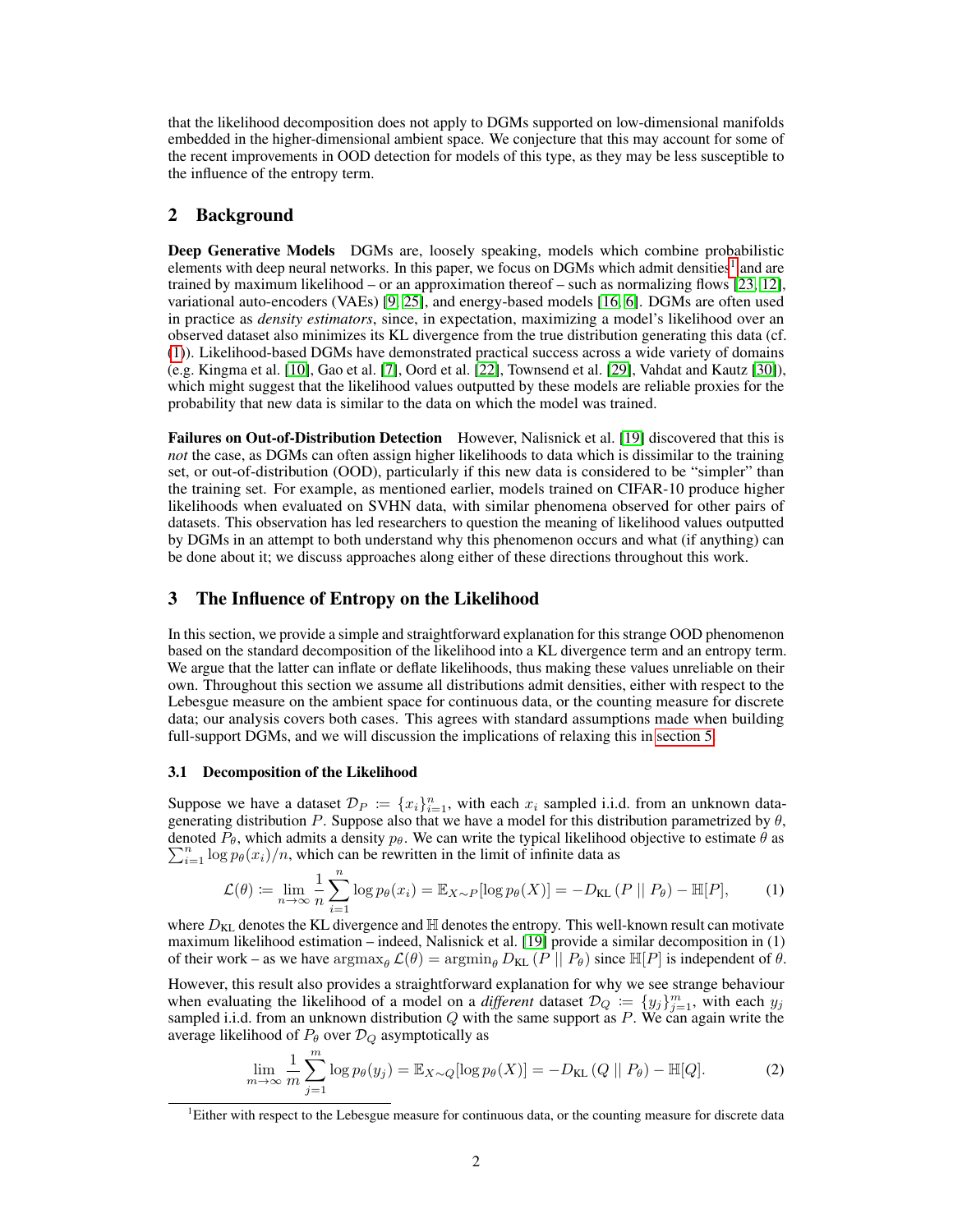Now, suppose  $Q \neq P$ , so that  $\mathcal{D}_Q$  is considered OOD. If  $\mathbb{H}[P]$  is much larger than  $\mathbb{H}[Q]$ , we can easily have  $\mathbb{E}_{X\sim Q}[\log p_{\theta}(X)] > \mathbb{E}_{X\sim P}[\log p_{\theta}(X)]$  *even if*  $P_{\theta}$  *is a perfect model of* P. Qualitatively, CIFAR-10 (resp. Fashion-MNIST) is far more complex – and thus ostensibly has higher entropy – than SVHN (resp. MNIST), which succinctly explains the observation that models trained on the former score higher likelihoods on the latter. Nalisnick et al. [\[19\]](#page-5-0) additionally note that constant (and thus low-entropy) inputs score very highly on likelihood, agreeing with the analysis above. At any rate, this discussion provides further insight on the unreliability of using only the likelihood as a test statistic to evaluate whether new data is in- or out-of-distribution.

#### <span id="page-2-1"></span>3.2 Likelihood Ratios for OOD Detection Cancel Out the Entropy

The above analysis suggests that performing likelihood-based OOD detection without somehow accounting for the entropy of incoming data is problematic. On the other hand, OOD detection methods based on likelihood *ratios* have recently demonstrated strong performance [\[24,](#page-5-11) [28,](#page-5-12) [27\]](#page-5-4). Here, we argue that such approaches intrinsically control for this entropy. Suppose we have a model  $P_{\theta}$  with density  $p_{\theta}$  trained on data from P, and we also have access to some *reference* model  $R_{\phi}$ admitting a density  $r_{\phi}$ ; Ren et al. [\[24\]](#page-5-11) forms this as a model for the background, Schirrmeister et al. [\[27\]](#page-5-4) trains this on millions of unrelated images, and Serrà et al. [\[28\]](#page-5-12) uses standard image compression techniques such as PNG as a proxy for this distribution. The above methods assess incoming data  $x$ as OOD if they score poorly on the likelihood ratio  $\log(p_\theta(x)/r_\phi(x))$ . Now, if we assume  $x \sim Q$  for some unknown  $Q$ , we can take the expectation of the likelihood ratio, following  $(2)$ :

<span id="page-2-0"></span>
$$
\mathbb{E}_{X \sim Q} \log p_{\theta}(X) - \mathbb{E}_{X \sim Q} \log r_{\phi}(X) = -D_{\text{KL}}(Q \parallel P_{\theta}) - \mathbb{E}[Q] + D_{\text{KL}}(Q \parallel R_{\phi}) + \mathbb{E}[Q].
$$
 (3)

In particular, we note that this does not explicitly depend on the entropy of incoming data  $\mathbb{H}[Q]$ . This might explain the success of likelihood ratio methods in OOD detection, as [\(3\)](#page-2-0) will be mediated by the distance from Q to P, assuming  $P_{\theta}$  is a good model of P and  $D_{KL}(Q \mid \mid R_{\phi}) \lesssim D_{KL}(P \mid \mid R_{\phi})$ .

## 4 Related Work

As far as we are aware, nobody has considered the effect of the entropy term on OOD detection. We will review some alternative explanations here and provide further discussion.

Perfect Models Le Lan and Dinh [\[14\]](#page-4-4) also noted that OOD detection methods based on likelihood scoring are unreliable *even when provided with a perfect density model of in-distribution data*, although under the observation that likelihood-based OOD detection techniques are not invariant to different representations of the same data. Our work instead focuses on the impact of the entropy term in OOD detection and thus provides a complimentary analysis; perhaps this suggests that we should look for lower-entropy representations of data before performing likelihood-based OOD detection.

Likelihood Ratios Bishop [\[2\]](#page-4-11) is the earliest instance of a likelihood ratio approach for novelty detection of which we are aware, with much more recent work heading in this direction as mentioned in [subsection 3.2.](#page-2-1) Of note is that Serrà et al. [\[28\]](#page-5-12) and Schirrmeister et al. [\[27\]](#page-5-4) require trained models on data of the same generic type but not the same particular distribution – an image compression algorithm and a density model on 80 million tiny images, respectively – thus requiring additional knowledge besides just the in-distribution training data. However, other works [\[14,](#page-4-4) [34\]](#page-5-5) have indeed suggested that some knowledge of the out-distribution is crucial to attacking the OOD detection problem. Ren et al. [\[24\]](#page-5-11) do not require additional data, but still require training a *background* model on randomly perturbed in-distribution data. Noting that the above do not work well for VAEs, Xiao et al. [\[33\]](#page-5-13) develop a successful OOD detection method comparing the likelihood of the posterior optimized for a single observation against the likelihood from the entire VAE. All of these approaches control for the entropy of incoming data as previously discussed in [subsection 3.2,](#page-2-1) and further can assess *individual* inputs as in- or out-of-distribution which is an attractive property for practitioners.

Typicality An alternative explanation of the unintuitive OOD behaviour of likelihood-based models is presented in Nalisnick et al. [\[20\]](#page-5-3), who note that a probability distribution's regions of high likelihood may not be associated with regions of high probability – especially as dimensionality increases. This led to the development of a test characterizing in- and out-of-distribution on the basis of *typicality*, i.e. how similar test (log-)likelihood values are to those from in-distribution training data. This is akin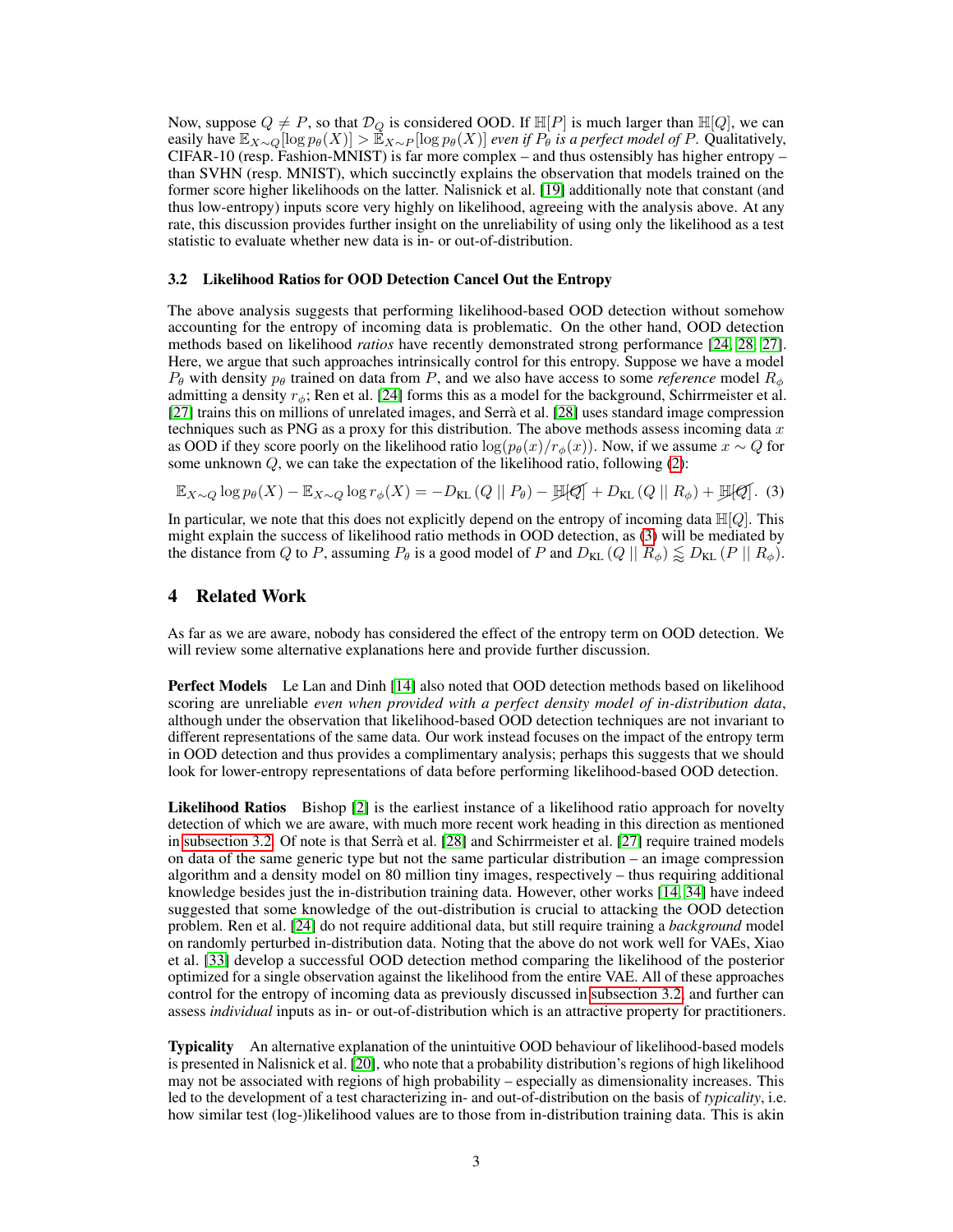to controlling for the entropy of the in-distribution data. However, as per [subsection 3.1,](#page-1-3) we could imagine a scenario where we observe OOD data with similar likelihoods to the in-distribution data, but which also has far different KL and entropy terms that throw off the comparison. Controlling for the entropy of the *incoming* data would help prevent such a scenario from occurring.

Another approach entirely is to consider test statistics other than the log likelihood, yet still comparing on the basis of typicality. Choi et al. [\[5\]](#page-4-12) themselves provide an early discussion on typicality, and find that an ensemble-based estimate of the Watanabe-Akaike Information Criterion [\[31\]](#page-5-14) performs well empirically. Sastry and Oore [\[26\]](#page-5-15) decide whether or not incoming data is OOD based on how its pairwise feature correlations compare with those on in-distribution data. Morningstar et al. [\[18\]](#page-5-16) propose an approach which takes any reasonable statistic(s) from a pre-existing DGM and builds a density estimator on this, rejecting points as OOD if they are not likely under this model. These methods are fully unsupervised in that they do not require access to OOD data, but often require additional model training or isolating seemingly random features of the data and thus make their general application less clear.

**Model Fit Failure** The final perspective on OOD detection that we will cover centres around model fit failure. Kirichenko et al. [\[11\]](#page-4-2) focus on the inductive biases of normalizing flow methods, remarking that these learn generic image features and thus overpower the maximum likelhood objective as it relates to OOD detection; Schirrmeister et al. [\[27\]](#page-5-4) find something similar in that the likelihoods on convolutional-based architectures are dominated by low-level features. These methods propose modified architectures or test statistics, respectively, demonstrating improved results. Zhang et al. [\[34\]](#page-5-5) argue that model fit is the most likely culprit in OOD detection failures, and highlights several issues with the (typical set) idea that the support of OOD data could overlap with that of the training data and thus assumes that this does not occur. This is yet another complementary analysis to ours: in the view of [\(1\)](#page-1-1) and [\(2\)](#page-1-2), assuming we have a model  $P_{\theta}$  which matches P perfectly, and P and Q have non-overlapping support, then  $D_{KL}(Q || P_{\theta}) = \infty$  and thus  $\mathbb{E}_{Q} \log p_{\theta}(X) \to -\infty$ . Since we do not observe this in practice, it suggests that model fit may indeed be part of the issue.

## <span id="page-3-0"></span>5 Discussion and Conclusion

In this work, we have presented an alternative explanation for the strange phenomenon wherein a deep generative model trained on one dataset assigns high likelihood to OOD data, particularly when this data is simpler than the training data. By exploiting a well-known decomposition of the average likelihood, we find that these observations can be explained by fluctuations in the entropy term between datasets. This also sheds further light on the success of OOD detection methods based on likelihood *ratios*, as these statistics are not affected by the entropy term (in expectation).

Although we find this observation interesting on its own, one limitation of this work is that we have not devised a new method to overcome issues posed by the entropy term, beyond the suggestion to use pre-existing likelihood ratio approaches. We at least hope that bringing this explanation to light might inspire other researchers to consider the impact of the entropy term when performing OOD detection with deep generative models. We would also like to specifically probe this phenomenon in future work with experiments and compare the relative impacts of the KL and entropy terms on the likelihood, but will need to get around the issues with estimating entropy in high dimensions [\[17\]](#page-4-13).

This work may also serve as a motivation for further work in OOD detection with likelihood-based methods supported on low-dimensional manifolds embedded in high-dimensional ambient space, as the decomposition [\(1\)](#page-1-1) does not apply in this case. Recently, Caterini et al. [\[4\]](#page-4-14) have shown that injective flow methods (e.g. [\[3\]](#page-4-15)) can accurately assign lower likelihoods to MNIST when trained by maximum likelihood over Fashion-MNIST; perhaps these methods are not as susceptible to fluctuations in the entropy term and can provide further improvements to likelihood-based OOD detection. Indeed, in accordance with the *manifold hypothesis* [\[1\]](#page-4-16), it seems unlikely that high-dimensional data such as images would even admit densities with respect to the Lebesgue measure on the ambient space, and thus low-dimensional density models appear to be an important direction forward.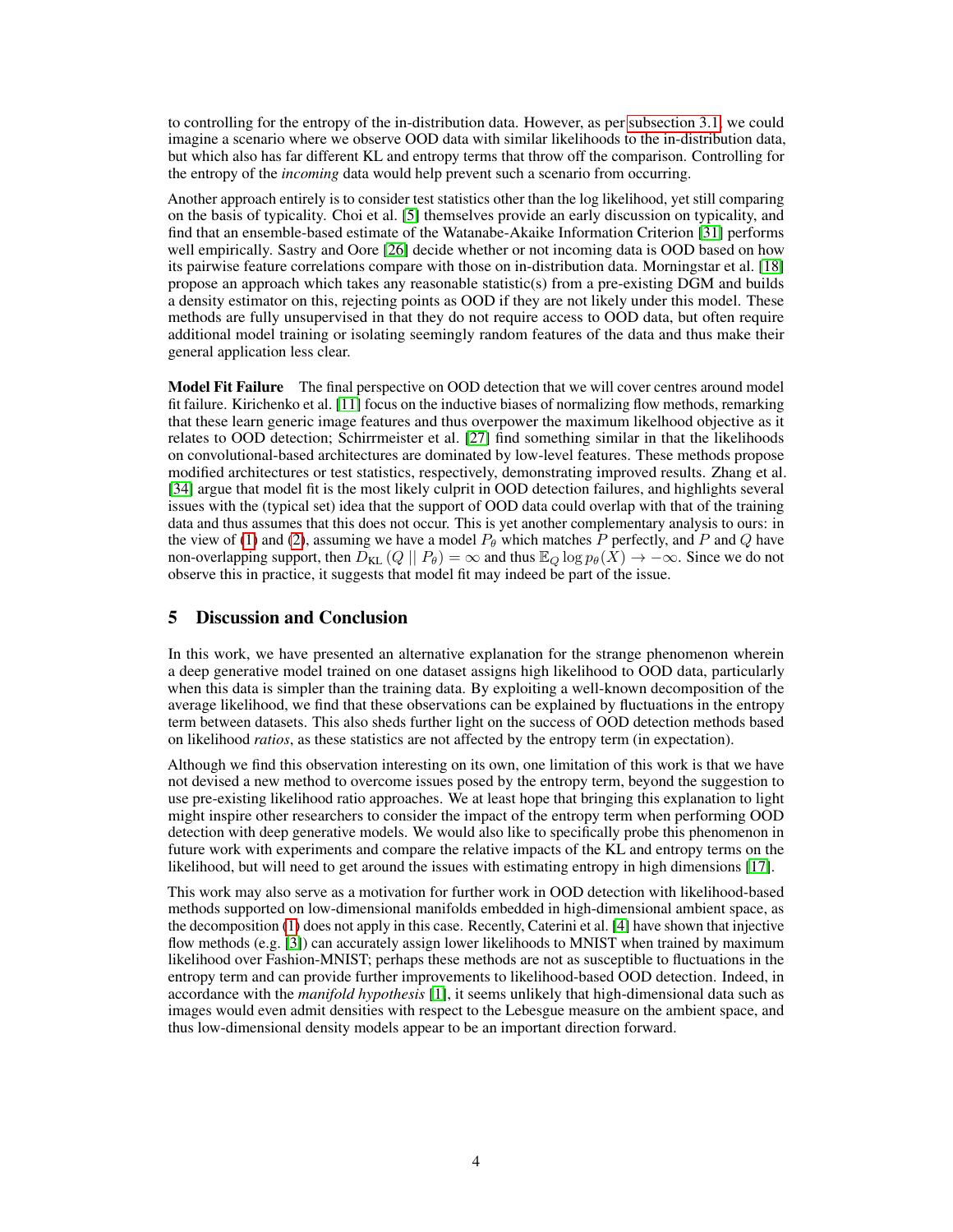## Acknowledgments

We would like to acknowledge Charline Le Lan, Harry Braviner, and Rob Cornish for their very helpful discussions.

### References

- <span id="page-4-16"></span>[1] Yoshua Bengio, Aaron Courville, and Pascal Vincent. Representation learning: A review and new perspectives. *IEEE transactions on pattern analysis and machine intelligence*, 35(8): 1798–1828, 2013.
- <span id="page-4-11"></span>[2] Christopher M Bishop. Novelty detection and neural network validation. *IEE Proceedings-Vision, Image and Signal processing*, 141(4):217–222, 1994.
- <span id="page-4-15"></span>[3] Johann Brehmer and Kyle Cranmer. Flows for simultaneous manifold learning and density estimation. *Advances in Neural Information Processing Systems*, 33, 2020.
- <span id="page-4-14"></span>[4] Anthony L Caterini, Gabriel Loaiza-Ganem, Geoff Pleiss, and John P Cunningham. Rectangular flows for manifold learning. *arXiv preprint arXiv:2106.01413*, 2021.
- <span id="page-4-12"></span>[5] Hyunsun Choi, Eric Jang, and Alexander A Alemi. Waic, but why? generative ensembles for robust anomaly detection. *arXiv preprint arXiv:1810.01392*, 2018.
- <span id="page-4-8"></span>[6] Yilun Du and Igor Mordatch. Implicit generation and generalization in energy-based models. *arXiv preprint arXiv:1903.08689*, 2019.
- <span id="page-4-10"></span>[7] Yuanjun Gao, Evan W Archer, Liam Paninski, and John P Cunningham. Linear dynamical neural population models through nonlinear embeddings. *Advances in neural information processing systems*, 29:163–171, 2016.
- <span id="page-4-3"></span>[8] John Just and Sambuddha Ghosal. Deep generative models strike back! improving understanding and evaluation in light of unmet expectations for ood data. *arXiv preprint arXiv:1911.04699*, 2019.
- <span id="page-4-6"></span>[9] Diederik P. Kingma and Max Welling. Auto-encoding variational bayes. In *International Conference on Learning Representations*, 2014.
- <span id="page-4-9"></span>[10] Diederik P Kingma, Shakir Mohamed, Danilo Jimenez Rezende, and Max Welling. Semisupervised learning with deep generative models. In *Advances in neural information processing systems*, pages 3581–3589, 2014.
- <span id="page-4-2"></span>[11] Polina Kirichenko, Pavel Izmailov, and Andrew G Wilson. Why normalizing flows fail to detect out-of-distribution data. *Advances in Neural Information Processing Systems*, 33, 2020.
- <span id="page-4-5"></span>[12] Ivan Kobyzev, Simon Prince, and Marcus Brubaker. Normalizing flows: An introduction and review of current methods. *IEEE Transactions on Pattern Analysis and Machine Intelligence*, 2020.
- <span id="page-4-0"></span>[13] Alex Krizhevsky and Geoffrey Hinton. Learning multiple layers of features from tiny images. 2009.
- <span id="page-4-4"></span>[14] Charline Le Lan and Laurent Dinh. Perfect density models cannot guarantee anomaly detection. In *"I Can't Believe It's Not Better!"NeurIPS 2020 workshop*, 2020.
- <span id="page-4-1"></span>[15] Yann LeCun, Léon Bottou, Yoshua Bengio, and Patrick Haffner. Gradient-based learning applied to document recognition. *Proceedings of the IEEE*, 86(11):2278–2324, 1998.
- <span id="page-4-7"></span>[16] Yann LeCun, Sumit Chopra, Raia Hadsell, M Ranzato, and F Huang. A tutorial on energy-based learning. *Predicting structured data*, 1(0), 2006.
- <span id="page-4-13"></span>[17] Damiano Lombardi and Sanjay Pant. Nonparametric k-nearest-neighbor entropy estimator. *Physical Review E*, 93(1):013310, 2016.